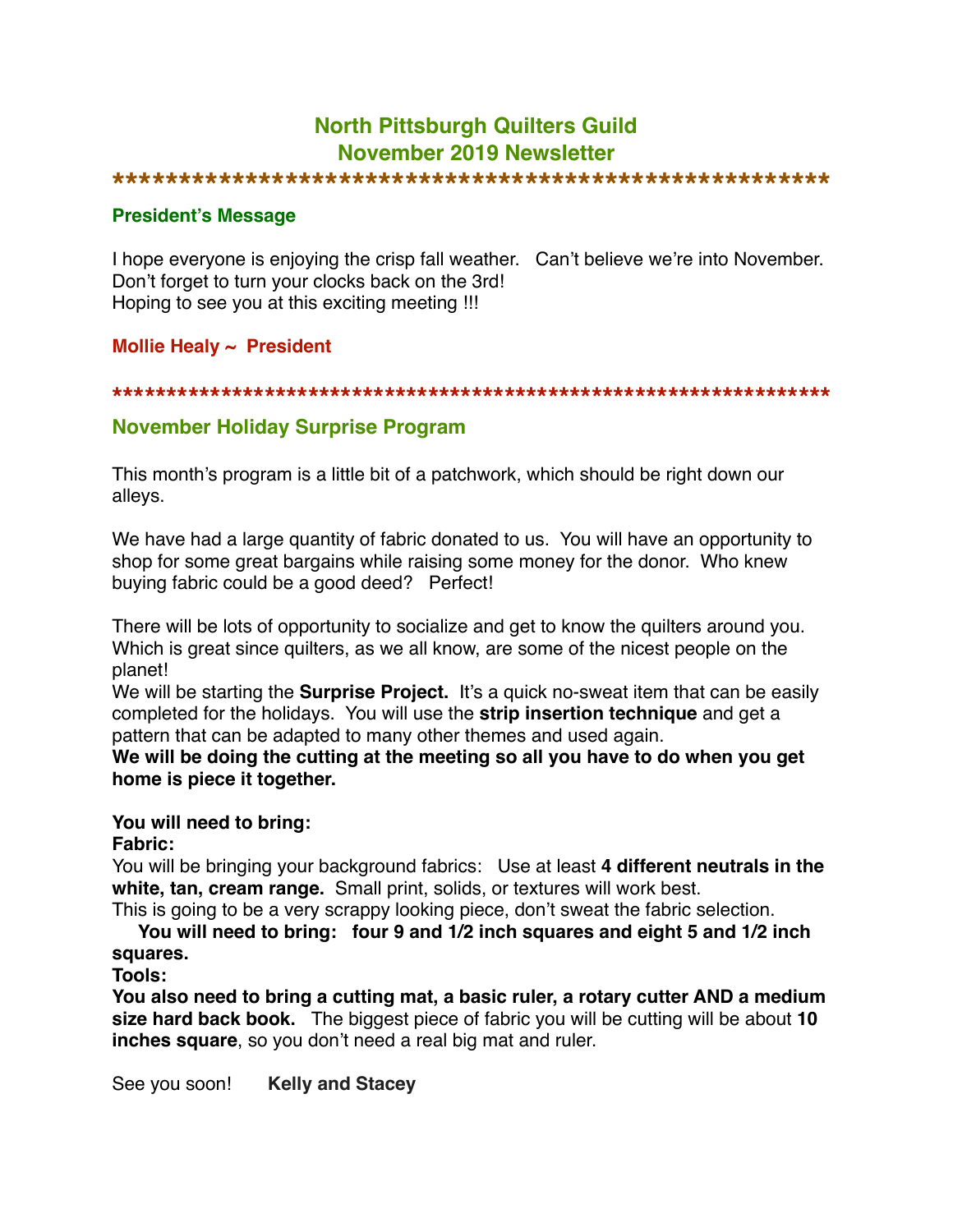# **The Sale**

As advertised, the Guild has been given a lot of merchandise and there is going to be a BIG SALE at the November meeting.

Please keep in mind, this inventory was given by a former quilter who is unable to quilt any longer due to poor health. The money raised will be given back to her to help cover medical expenses, which apparently are considerable. (As you pay, think of how devastating it would be not to be able to quilt anymore and see your stash taken away.)

**To allow everyone a fair chance and access to the stash, the inner doors at Kearns will not open until 6:30.**

**The items will be arranged on tables along the perimeter of the room. The plan is that there will some appreciable organization of related items.**

**There will be "salespeople" stationed to take your money or checks.**

**The prices of some items will be marked and fixed.**

**Some items will be available for you to pick and choose and "Fill your grocery bag for \$10.00"**

**Ergo, please bring a plastic grocery bag or 2, and your cash or check(s) made out to NPQG.**

**There are some fabric bolts that you may want to share with a friend - there is no cutting of fabric here - figure on buying the bolt and sharing it later.**

# **A partial list of items:**

2 bolts of Steeler fabric, along with matching black, red, and gold a large tub of flannel fabric a large tub of checks, plaids, and homespuns about 50 patterns about 25 books approx. 15 Christmas panels, some with coordinating fabric a box of Christmas fabric a large tub of partially completed quilt kits a large tub of pre-cuts and coordinated groups of fabrics a large tub of large pieces of cotton fabric a huge roll of batting

## **another donation was recently received and we will have this at the November meeting also:**

loads of DMC embroidery floss yarn partially finished embroidery, cross stitch and quilt projects Wool, some very large pieces and many very small pieces a large tub of homespun a few pairs of scissors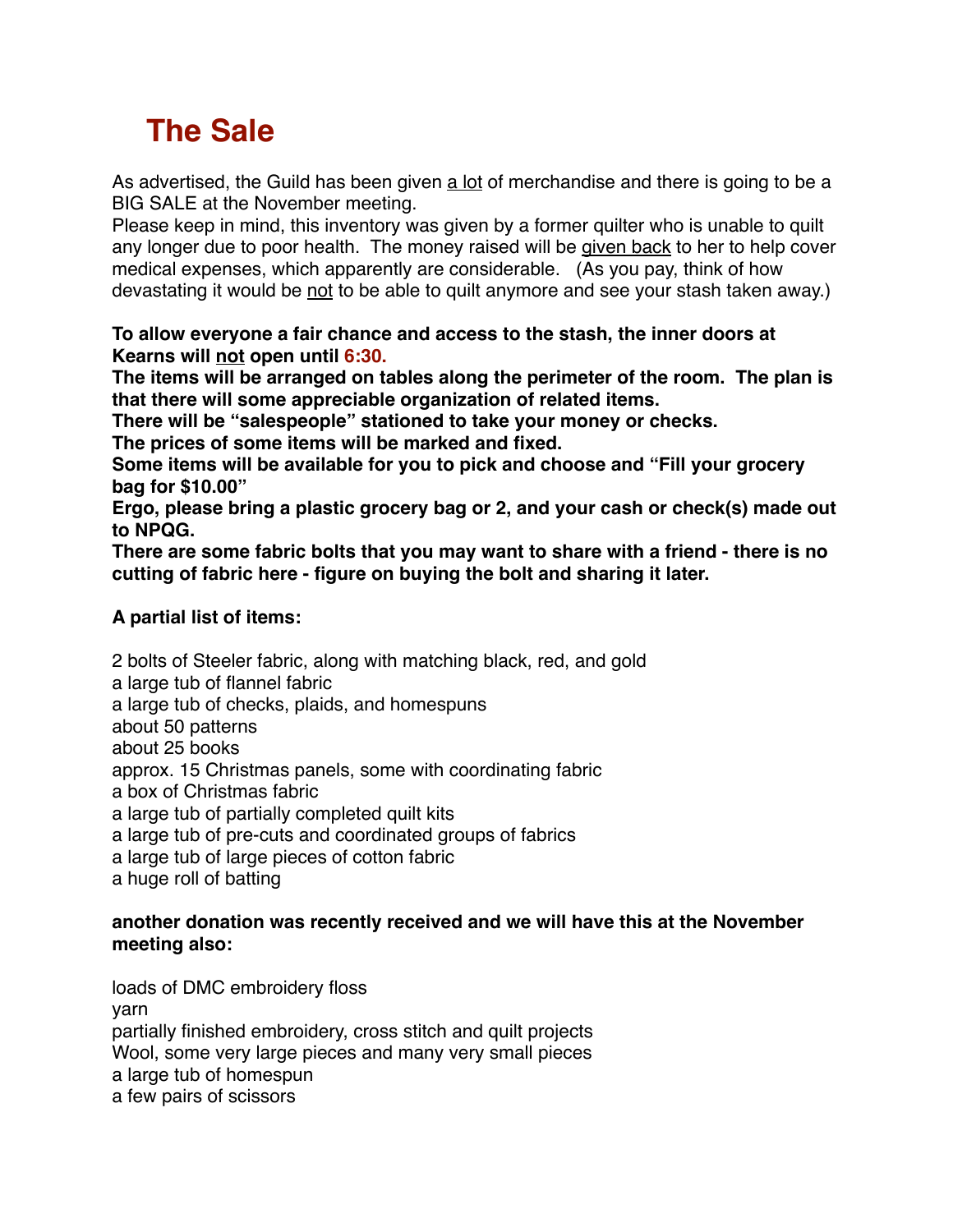rotary cutter and blades a few finished projects.

There are miscellaneous odds-and-ends too numerous to list. **Needless to say, there may be chaos, so bring your interests and your good humor and patience and have fun.**

**And be sure to thank Tracey for all her hard work.**

**~~~~~~~~~~~~~~~~~~~~~~~~~~~~~~~~~~~~~~~~**

## **Community Service**

**Please turn in your "Santa Bags**" for Children's Hospital at the **November 5 Guild** meeting. The children, the hospital, and the Guild thanks all those who have sewn a bag or 2 or more.

# **Quilt Show 2020**

The **Raffle Quilt** was displayed at **"Sew Special" in Uniontown** this past month. They have graciously sold 81 tickets for us and have retained additional tickets to hopefully sell for the Guild.

The **Raffle Quilt Tour moves to "Little Foot Quilt Shop"** in Evans City for the month of November. This exposure by our local Quilt shops is a generous help to our Guild. Please thank them for this when you visit their stores.

Remember, this Quilt Show is our major fundraiser.

And as a Guild member, you are expected to sell your book of tickets. There will be plenty of opportunities to volunteer during the show and we will address that as the show date comes closer.

# **Clarice Sabina ~ Community Service and Quilt Show 2020 with Janie Walker**

#### **~~~~~~~~~~~~~~~~~~~~~~~~~~~~~~~~~~~~~~~~**

## **Sunshine**

If you know of anyone in the Guild who is ill, recently lost a loved one, or just needs a little - or a lot - of encouragement, please let us know so that we can send them a card.

Thanks, **Rita Spontak ~ 412-334-6962 Anne Shearon ~ 412-897-1000**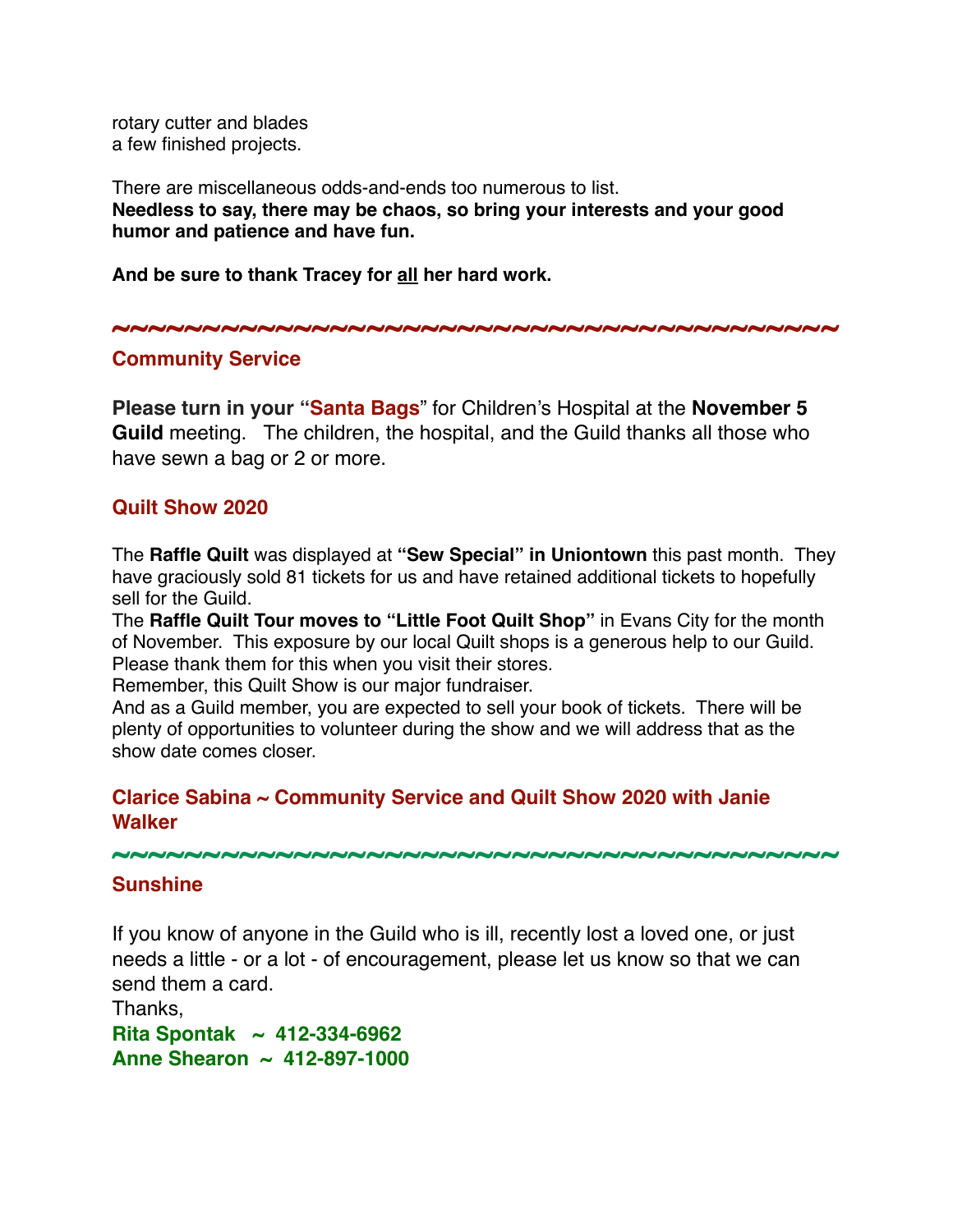# **Hospitality ~**

Alice Gibson has designated the theme for November's Fat Quarter as **Autumn Harvest,** and asks that you share your favorite treats featuring apples or pumpkins. And thank Missy Bauer for filling in for Alice for this evening.

#### **Alice GIbson**

**~~~~~~~~~~~~~~~~~~~~~~~~~~~~~~~~~~~~~~~~**

#### **Membership**

We have 3 new members:

**Elizabeth Jones ~** Elizabeth has been quilting since the mid-1980s and is also a member of Quilt Company East. She likes piecing.

**Lori Miller**  $\sim$  Lori has been quilting for about one year and her favorite techniques include appliqué and machine and hand quilting.

#### **Susie Nicotra**

**Here is the link to the updated membership list:**

#### **[https://docs.google.com/spreadsheets/d/](https://docs.google.com/spreadsheets/d/1SHGputLSh2sOjuHVcpPEM6YjPQ4YRESvTw1d3fm8iEM/edit?usp=sharing) [1SHGputLSh2sOjuHVcpPEM6YjPQ4YRESvTw1d3fm8iEM/edit?usp=sharing](https://docs.google.com/spreadsheets/d/1SHGputLSh2sOjuHVcpPEM6YjPQ4YRESvTw1d3fm8iEM/edit?usp=sharing)**

The updated Membership List is attached to this email - the addresses and phone numbers of the new members can be found there.

Please remember to find the new members and make them feel welcome, and new members please feel free to get to know us and make your presence known - we welcome you but may get very wound up in our own endeavors.

#### **Sara Provost ~ Membership**

**~~~~~~~~~~~~~~~~~~~~~~~~~~~~~~~~~~~~~~~~**

# **A Reminder**

**The Pittsburgh Rug Hooking Guild presents Woolworks: a Biennial Rug Show featuring recent work by members. The featured artist is Sandra Brown, a widely known teacher and highly regarded color expert. The show is at the Shaler**